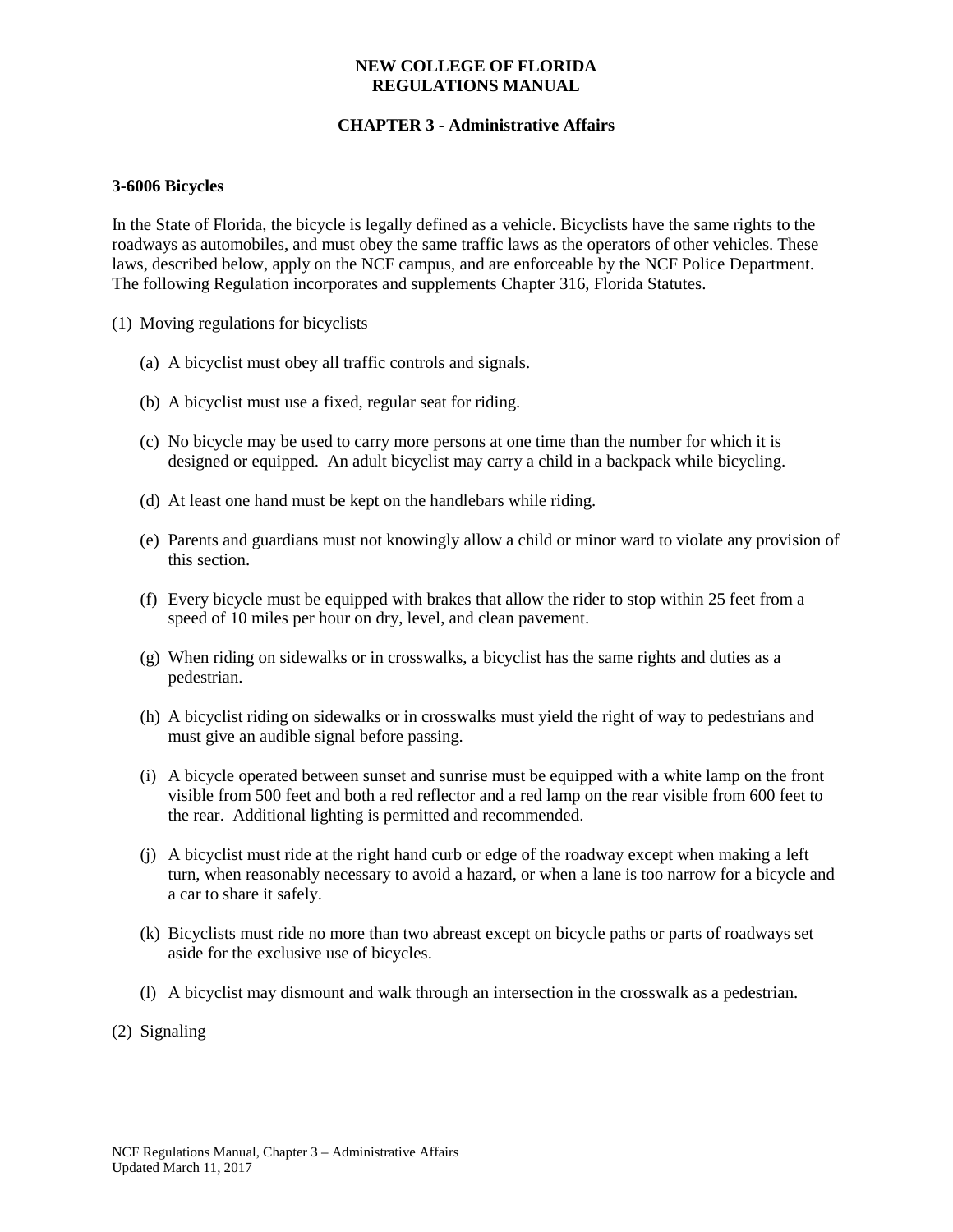## **NEW COLLEGE OF FLORIDA REGULATIONS MANUAL**

## **CHAPTER 3 - Administrative Affairs**

- (a) A bicyclist intending to make a left turn is entitled to full use of the lane from which the turn is made. After scanning, signaling, and moving to the right portion of that lane, the bicyclist must check the traffic signal, then proceed when it is safe to do so.
- (b) In addition to the normal left turn, a bicyclist may proceed through the right-most portion of the intersection and turn as close to the curb or edge as possible at the far side. After complying with any official traffic control device the bicyclist may proceed in the new direction of travel.
- (c) A turn signal must be given during the last 100 feet traveled by the vehicle before turning. If a bicyclist needs both hands for control, the signal need not be given continuously.
- (d) A bicyclist may signal intent or turn right either by extending the left hand and arm upward or by extending the right hand and arm horizontally to the right side of the bicycle.
- (3) Headsets. A bicyclist may not wear a headset, headphone, or other listening device other than a hearing aid when riding. Wearing a headset blocks out important audio cues needed to detect the presence of other traffic.
- (4) Civil Penalties. Since bicycles are considered motor vehicles, the following actions may result in fines that are the same as those assessed for traffic violations according to Chapter 318.18, Florida Statutes:
	- (a) Moving violations, such as disregarding a traffic control device, running a stop sign, riding against traffic, or traveling the wrong way on a one way street;
	- (b) Non-Moving violations, such as riding or driving while wearing a headset;
	- (c) Violation of laws specific to bicycles, such as failure to use required lighting equipment at night, failure to have at least one hand on the handlebars, or failure to have working brakes; and
	- (d) Violation of Florida's Bicycle Helmet Law which requires children 16 years of age or younger to wear a bicycle helmet while riding a bicycle.
- (5) Local Ordinances. Local governments may adopt ordinances regulating bicycle riding. Some areas may also have registration and licensing requirements. Sidewalk riding may be prohibited entirely or limited to certain areas. Local law enforcement agencies can provide copies of any such local ordinances.
- (6) Bicycle Parking
	- (a) Bicycles should only be parked in designated bicycle parking areas on campus. NCF Police have the authority to issue citations and remove illegally parked bikes.
	- (b) Parking in the following areas may result in the impoundment of your bicycle and the assessment of a fine:
		- 1. Parking on the sidewalks;